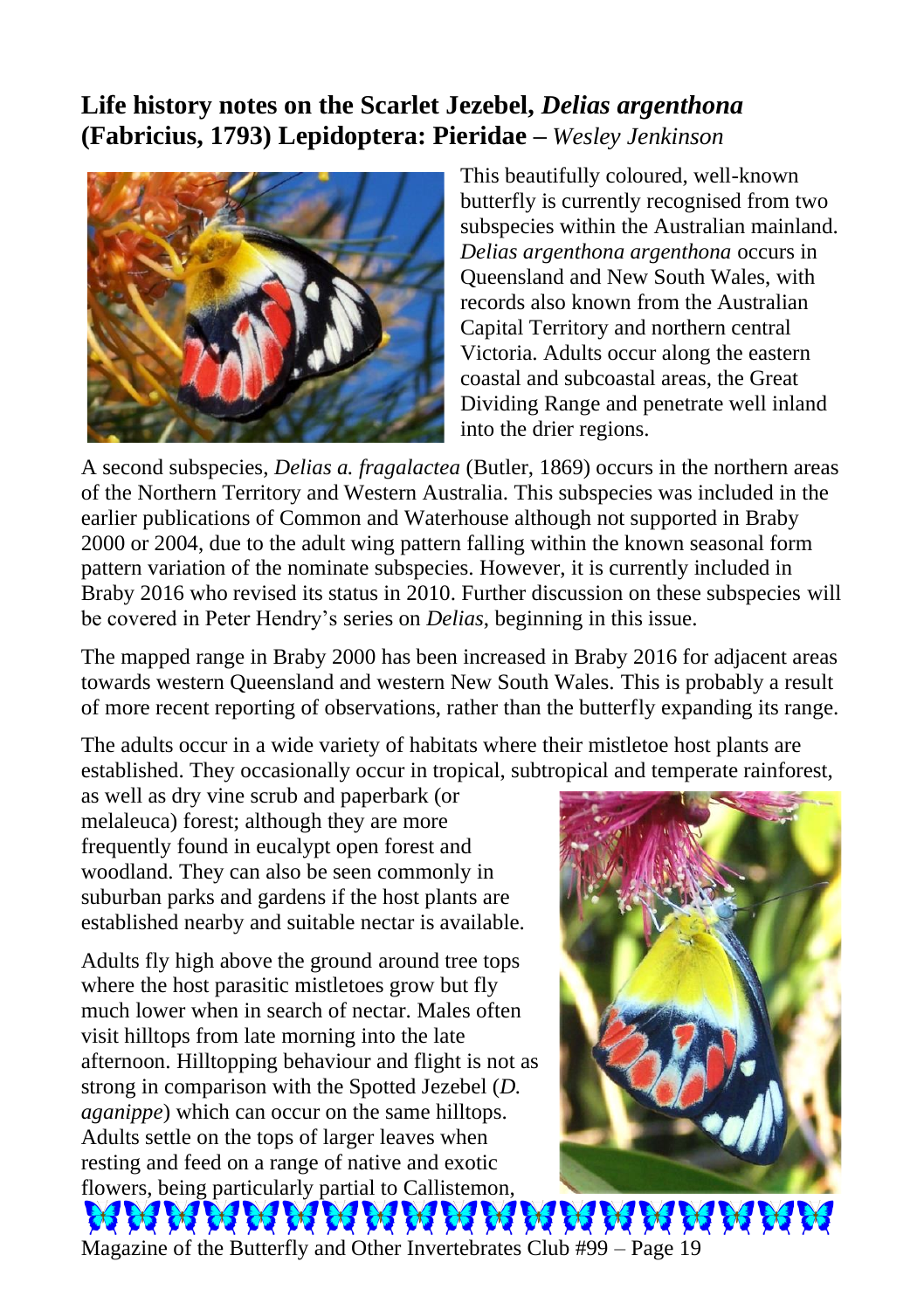Melaleuca, Grevillea and Lantana. Whilst feeding the wings generally remain closed. Flight can occur in various weather conditions including full sun, cloud and occasionally light drizzle during warm weather. I have also observed an adult flying in a rather cold, sunny temperature of 14 degrees Celsius at 8.00 am in June at Beaudesert in south-east Queensland.



*D. aganippe* Male underside *D. mysis* Male underside

Adults in flight could be confused with similar sized pierids, including the Spotted Jezebel *D. aganippe* and the Red-banded Jezebel *D. mysis* in areas north of Rockhampton. Careful observation should place this species.

Individual specimens show variation in size and colour pattern, having two seasonal forms: one being a 'pale form' which is the summer (or wet) season form and the second

being a 'dark form' which is the winter (or dry) season form. Intermediate forms also occur. As pictured, the adults of the winter form have broader black margins on the upperside and the underside of the wings and the yellow coloration on the underside is generally darker with additional suffused black scaling present. Overall average size between the two forms is similar.

The sexes as pictured below show males and females being rather similar in appearance. However, the female has a more rounded forewing and the black costal, apical and terminal markings are broader.

Wingspans for the typical summer form adults pictured are males 60mm and females 65mm respectively. Wingspans for the typical winter form adults pictured are males 56mm and females 63mm respectively.



*Delias argenthona argenthona* **(Scarlet Jezebel – Typical 'Summer' Form)** Images left to right: male upperside, female upperside

36 36 36 36 Magazine of the Butterfly and Other Invertebrates Club #99 – Page 20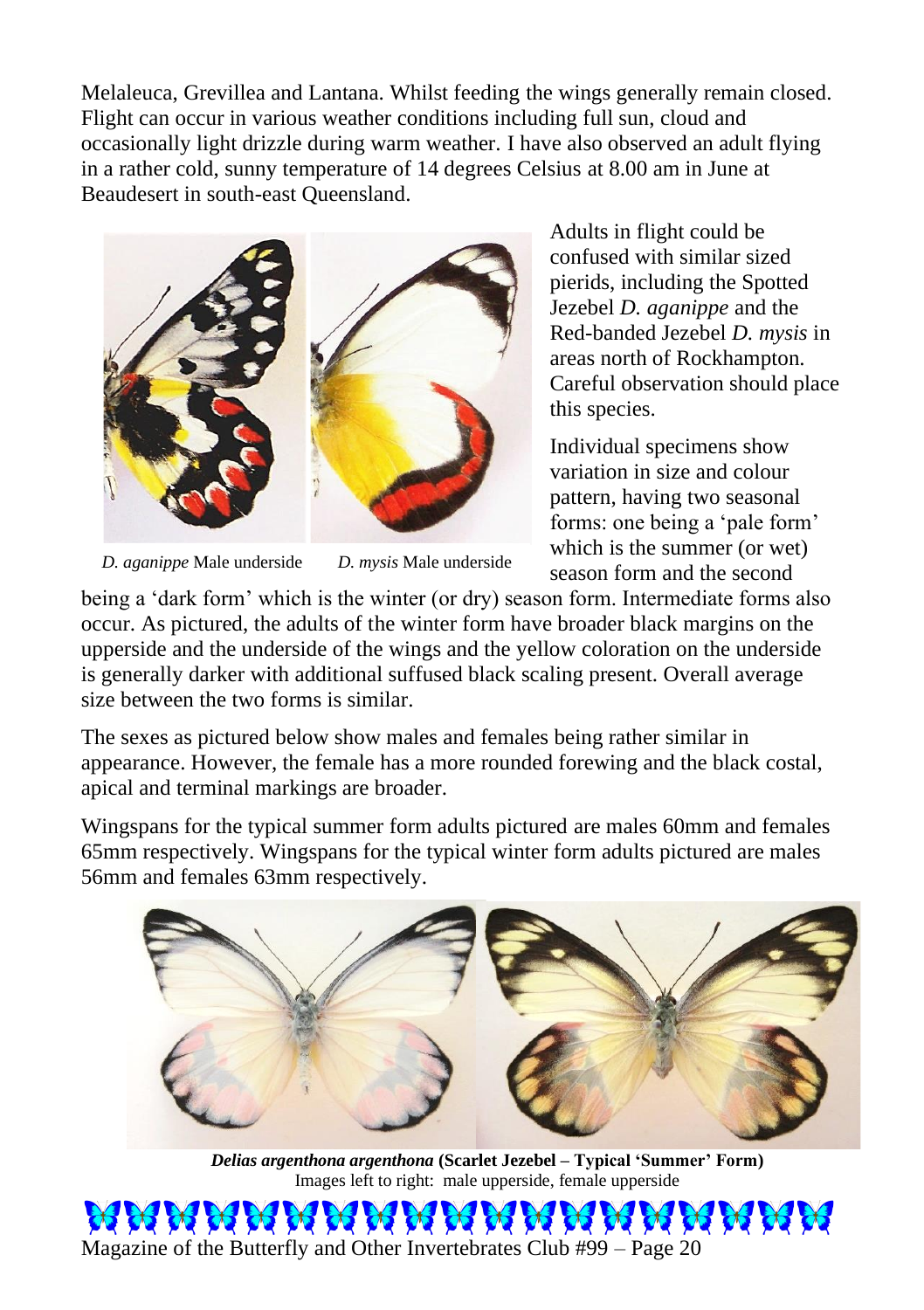

*Delias argenthona argenthona* **(Scarlet Jezebel – Typical 'Summer' Form)** Images left to right: male underside, female underside



*Delias argenthona argenthona* **(Scarlet Jezebel – Typical 'Winter' Form)** Images top left to right: male upperside, female upperside Images lower left to right: male underside, female underside

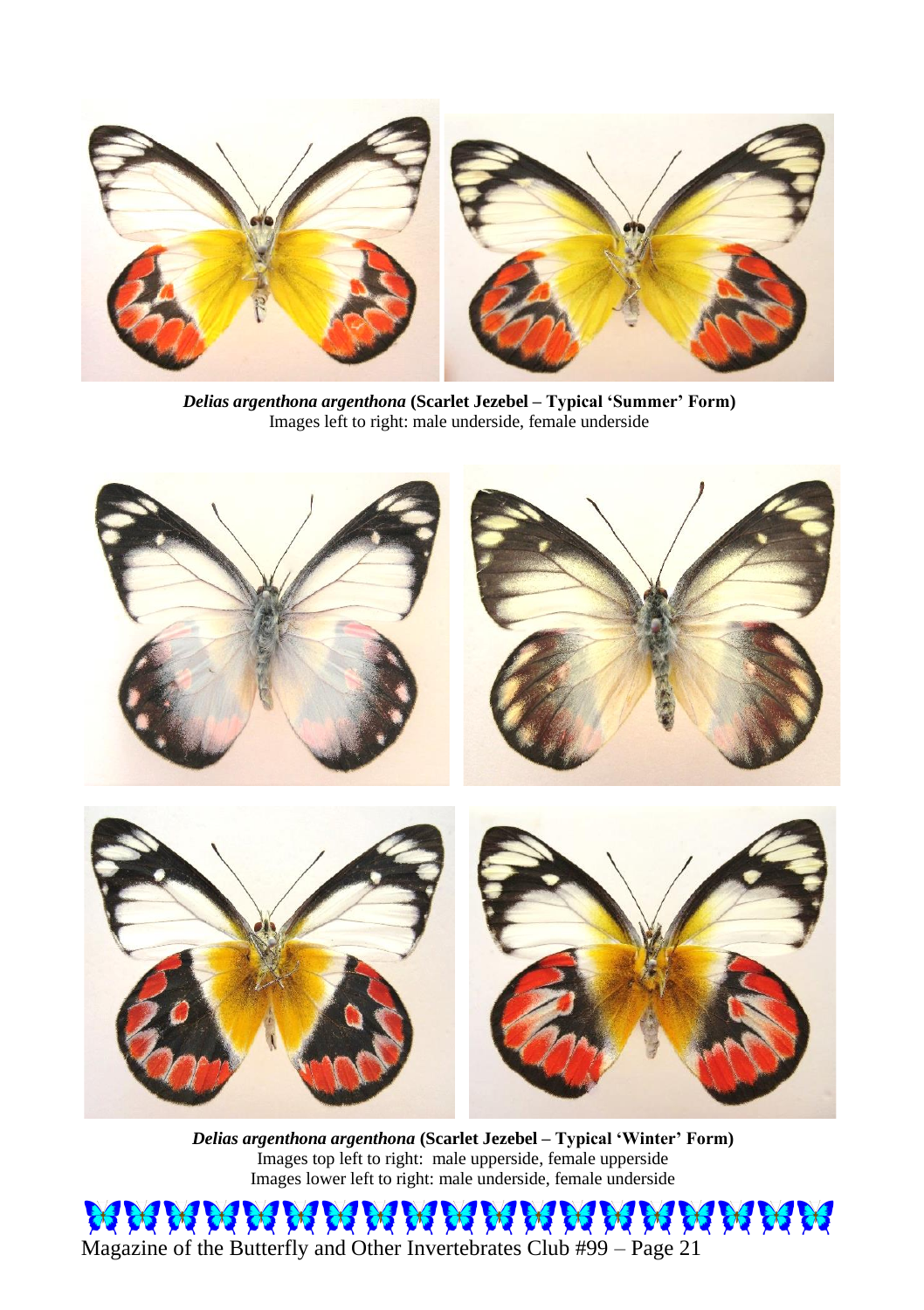This butterfly utilises a number of host plants in the Loranthaceae (mistletoe) family and one in the Santalaceae (root parasite) family. In recent years, new mistletoes have been added as host plants. References to various species are given in Braby 2000 (10 species) & 2016 (16 species), Moss and Kendall 2016 (13 species) and Moss 2019 (13 species).

The life history is rather well known and has been documented by various authors in Common & Waterhouse (1972 & 1981), Braby (2000) etc. Images of the life history are also shown in Moss and Kendall 2016.

Although I haven't witnessed ovipositing taking place, the eggs are laid in tight clusters of varying numbers averaging 35 (Braby 2000). The eggs are laid on either leaves or stems of the host plant. As described in Braby 2000, "when all of the eggs of a given cluster have hatched, the newly emerged larvae proceed to devour the eggshells"



The eggs are pale yellow (or orangeyellow), being approximately 1.2mm high x 0.7mm wide, bottle shaped with approximately 25 fine longitudinal ribs (Braby 2000)*.*

Larvae are gregarious (Braby 2000) and feed openly on the mistletoe during

daylight. They rest on the leaves or smaller stems of the host plant on a spun silk web. While feeding they chew pieces from the outside edge of the host leaf. Although I haven't studied this species thoroughly, raised larvae were thought to complete 5 instars as pictured with a final instar reaching 42mm in length.



1<sup>st</sup> instar larvae



 3 rd instar larvae ↑ 4  $4<sup>th</sup>$  instar larvae  $\rightarrow$ 



 $2<sup>nd</sup>$  instar larvae



5<sup>th</sup> instar larva

RRAMAMARANANANANAN Magazine of the Butterfly and Other Invertebrates Club #99 – Page 22